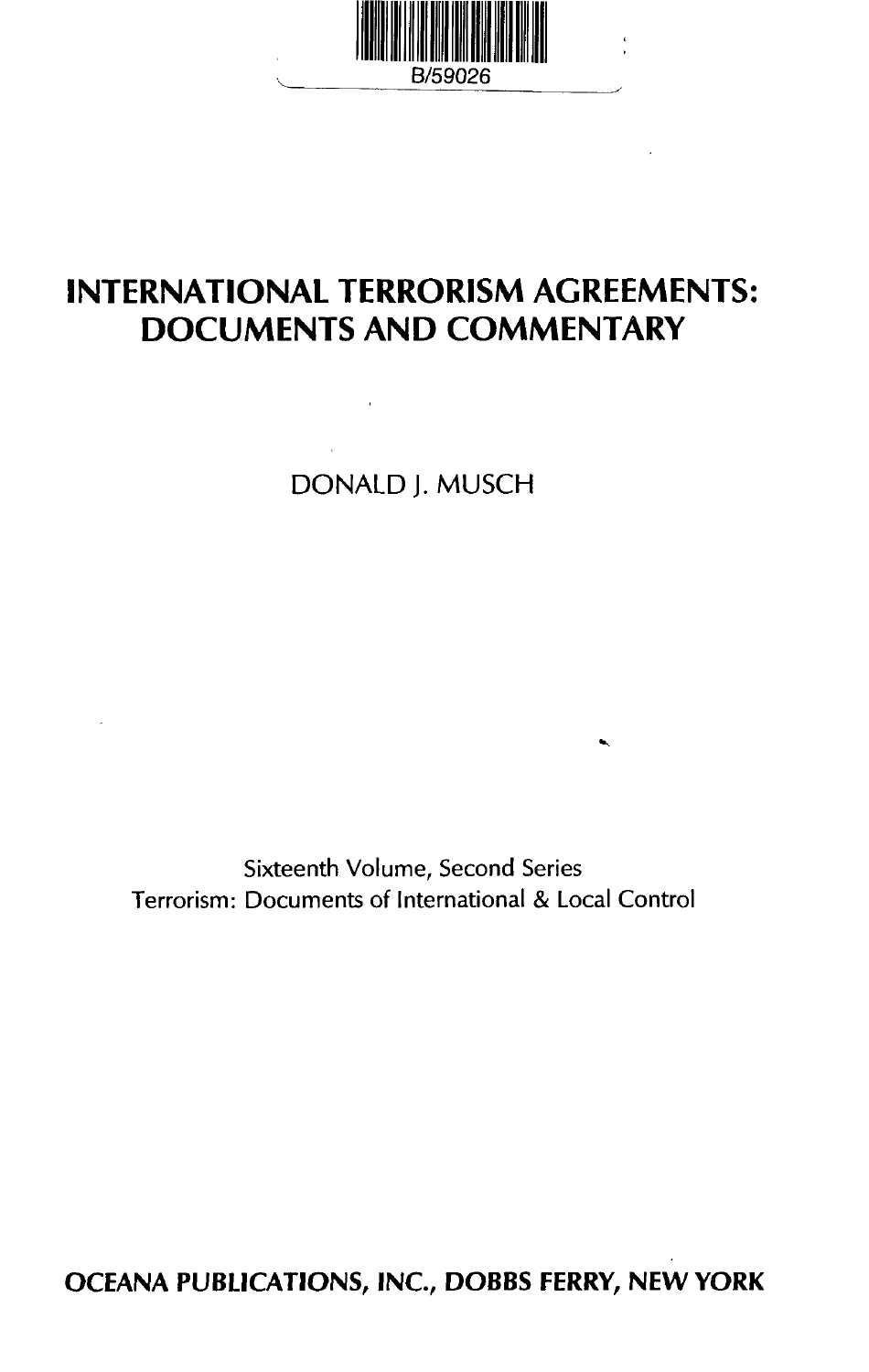# **TABLE OF CONTENTS**

## INTERNATIONAL CONVENTIONS AND PROTOCOLS

| Convention on Offences and Certain Other Acts Committed on<br><b>Board Aircraft</b>                                             |
|---------------------------------------------------------------------------------------------------------------------------------|
|                                                                                                                                 |
| Convention for the Suppression of Unlawful Seizure of Aircraft                                                                  |
| Convention for the Suppression of Unlawful Acts Against the Safety<br>of Civil Aviation                                         |
| Convention on the Prevention and Punishment of Crimes Against<br>Internationally Protected Persons, Including Diplomatic Agents |
| Convention on the Physical Protection of Nuclear Material                                                                       |
| International Convention Against the Taking of Hostages                                                                         |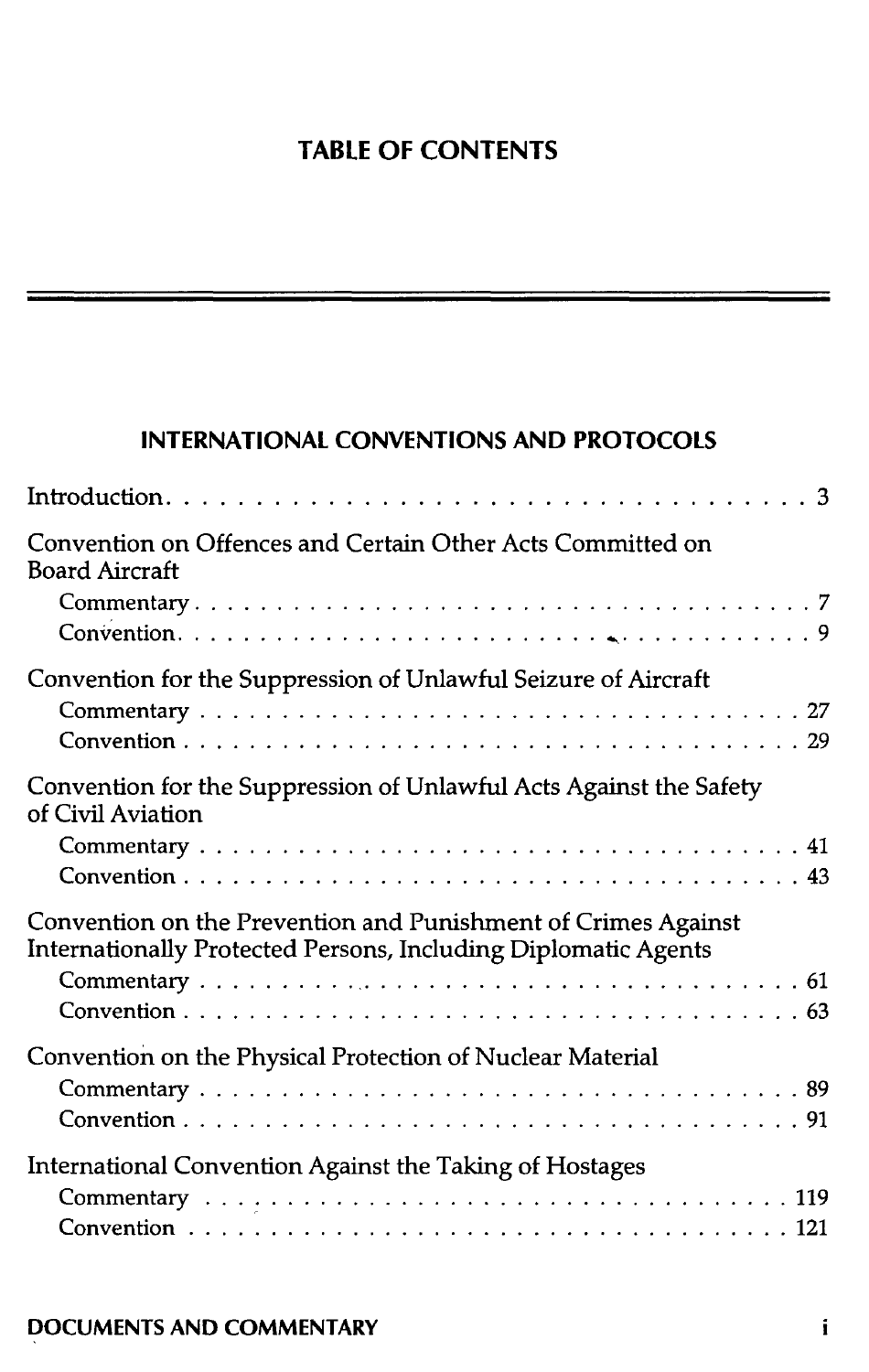| Protocol for the Suppression of Unlawful Acts of Violence at Airports<br>Serving International Civil Aviation                                                                   |
|---------------------------------------------------------------------------------------------------------------------------------------------------------------------------------|
|                                                                                                                                                                                 |
|                                                                                                                                                                                 |
| Convention for the Suppression of Unlawful Acts Against the Safety<br>of Maritime Navigation                                                                                    |
|                                                                                                                                                                                 |
| Protocol for the Suppression of Unlawful Acts Against the Safety of<br>Fixed Platforms Located on the Continental Shelf                                                         |
|                                                                                                                                                                                 |
| Convention on the Marking of Plastic Explosives for the Purpose of<br>Detection                                                                                                 |
|                                                                                                                                                                                 |
| International Convention for the Suppression of Terrorist Bombings                                                                                                              |
| International Convention for the Suppression of the Financing of<br>Terrorism                                                                                                   |
|                                                                                                                                                                                 |
| <b>REGIONAL TERRORISM TREATIES AND CONVENTIONS</b>                                                                                                                              |
|                                                                                                                                                                                 |
| OAS Convention to Prevent and Punish the Acts of Terrorism<br>Taking the Form of Crimes Against Persons and Related Extortion<br>That Are of International Significance<br>.269 |
| European Convention on the Suppression of Terrorism 275                                                                                                                         |
| South Asian Association (SAARC) Regional Convention on<br>Suppression of Terrorism<br>. 287                                                                                     |
| Arab Convention for the Suppression of Terrorism 293                                                                                                                            |
| Treaty on Cooperation Among the States Members of the<br>Commonwealth of Independent States in Combating Terrorism 309                                                          |